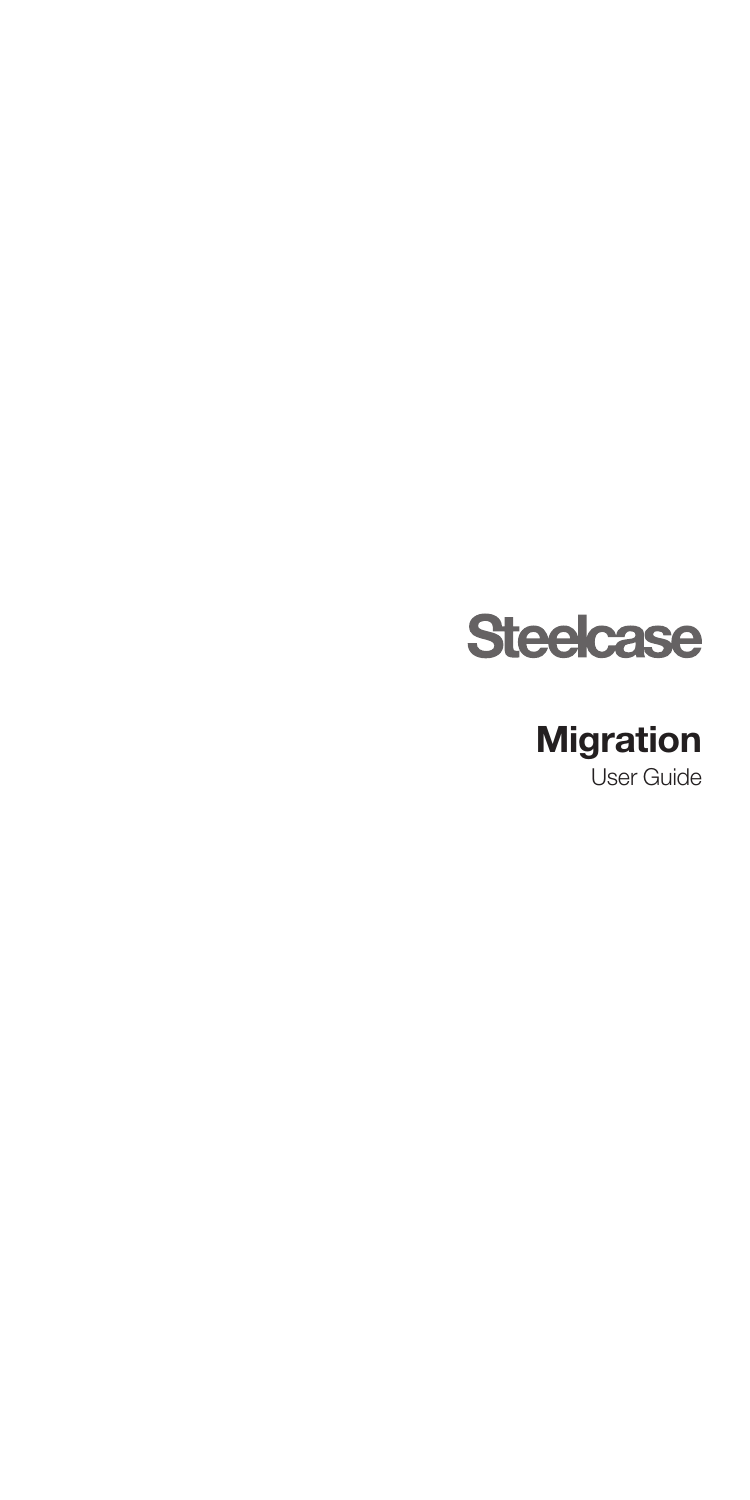

## Pinch Points, Keep Clear

#### RISK OF SERIOUS INJURY

If not used as intended, moving worksurfaces can pinch and cause injury or property damage. Always follow these instructions:

- 1. Keep height-adjustment range free from obstructions above and below the worksurface.
- 2. Plan for a minimum 1" gap against a wall or panel.
- 3. Plan for a minimum 1" gap to adjacent furniture.



This powered, height-adjustable desk appliance is not intended for use by persons (including children) with reduced physical, sensory or mental capabilities, or lack of experience and knowledge, unless they have been given supervision or instruction concerning use of the appliance by a person responsible for their safety. Children should be supervised to ensure that they do not play with the appliance.

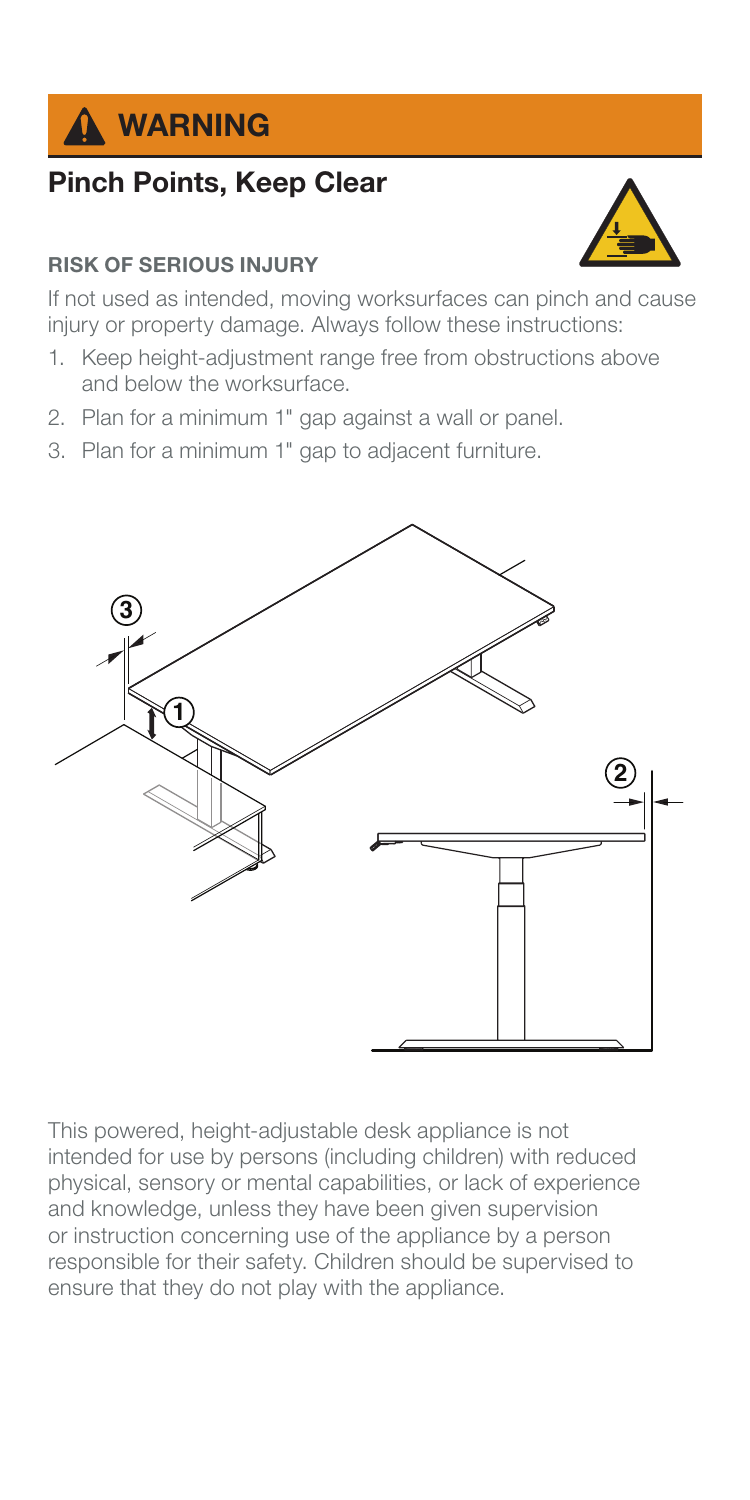# HEIGHT-ADJUSTMENT CONTROLLERS

### Up/Down Controller



#### OPERATING THE CONTROLLER

The controller has two buttons for user control.

- Press and hold either the up or down button to reach the desired height.
- The desk will continue to move up or down until the user releases the button or the maximum or minimum height is reached.

**Note:** The controller can be mounted in a fixed location on the left or right front edge of the desk.

Note: As a safety feature, the user must continuously hold down the button in order for the desk to move.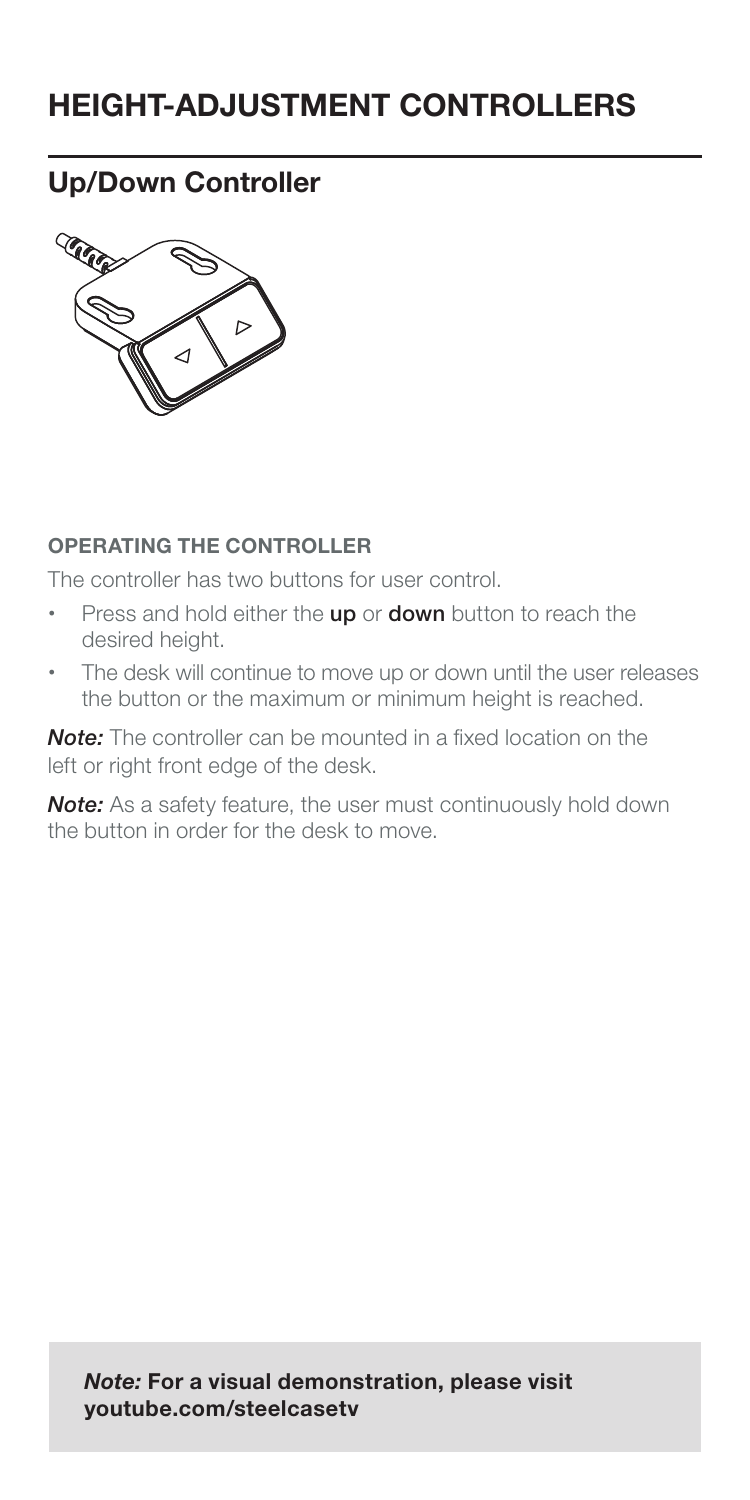### 4 Preset Programmable Controller with Digital Display



#### OPERATING THE CONTROLLER

The controller has seven buttons for user control. Two of the buttons are the up and down buttons, controlling the movement of the desk. One of the buttons is the memory button, which is used to set heights to be stored. The remaining four buttons are memory position buttons. The controller also has a digital display, which displays the numerical height of the desk

(in inches or cm).

- Press and hold either the up or down button to reach the desired height.
- The desk will continue to move up or down until the user releases the button or the maximum or minimum height is reached.
- To switch to a stored height in memory, use the four memory position buttons. Press the required memory position button and hold it down. The desk will move until it reaches the saved position. If you release the button before the saved position is reached, the desk will stop and the saved position will not be reached.

#### STORE HEIGHT INTO MEMORY

- Adjust the desk to the position you want to save. The display will show the desk height.
- To store the height:
	- A. Press the save button. The display will read s.
	- B. Press the required memory position button. The display will read s# (e.g., s2).
	- C. After 2 seconds the saved desk position will be displayed.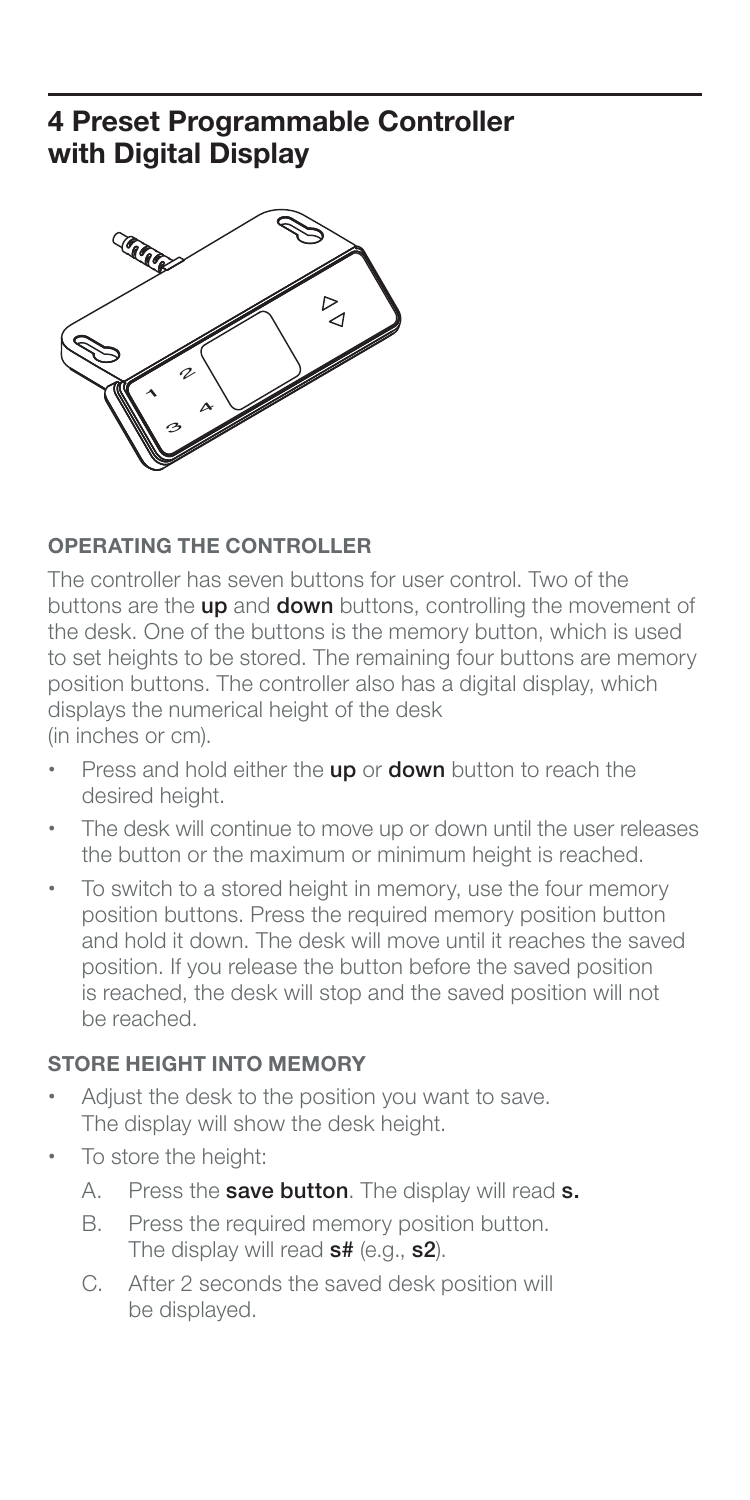#### SWITCH DISPLAY FROM INCHES TO CENTIMETERS

- A. Press memory positions 1, 2, and the up button simultaneously until the display shows  $s5$
- B. Press the **save button** once: you will hear two clicks
- C. Units of measure now changed from whatever it started as. (cm to inches, or inches to cm)

#### ENABLE AND DISABLE BUTTON LOCK

- The button lock can be enabled or disabled by swiping the screen.
- After enabling the button lock, a button will be shown on the display.

#### ERROR CODES

• In the event of a fault, the digital display may show an error code. Refer to the troubleshooting guide.

### Cable Management

When installing equipment, either on the worksurface or below, be sure that the connecting cables are free from obstruction. Clips and ties are provided to manage excess control box and base controller wires and can be attached to the underside of the worksurface. Use these clips and ties to minimize possible entanglements and achieve a clean aesthetic.

### Workstation Design Tips

- Ensure that power cords for all accessory items computer, lights, monitors, etc. – are of sufficient length to reach outlets throughout the range of worksurface height adjustment. Do not subject the cords to any strain while adjustment of the surface is taking place.
- Always check for proper operating clearance before placing any item on, above or below the worksurface.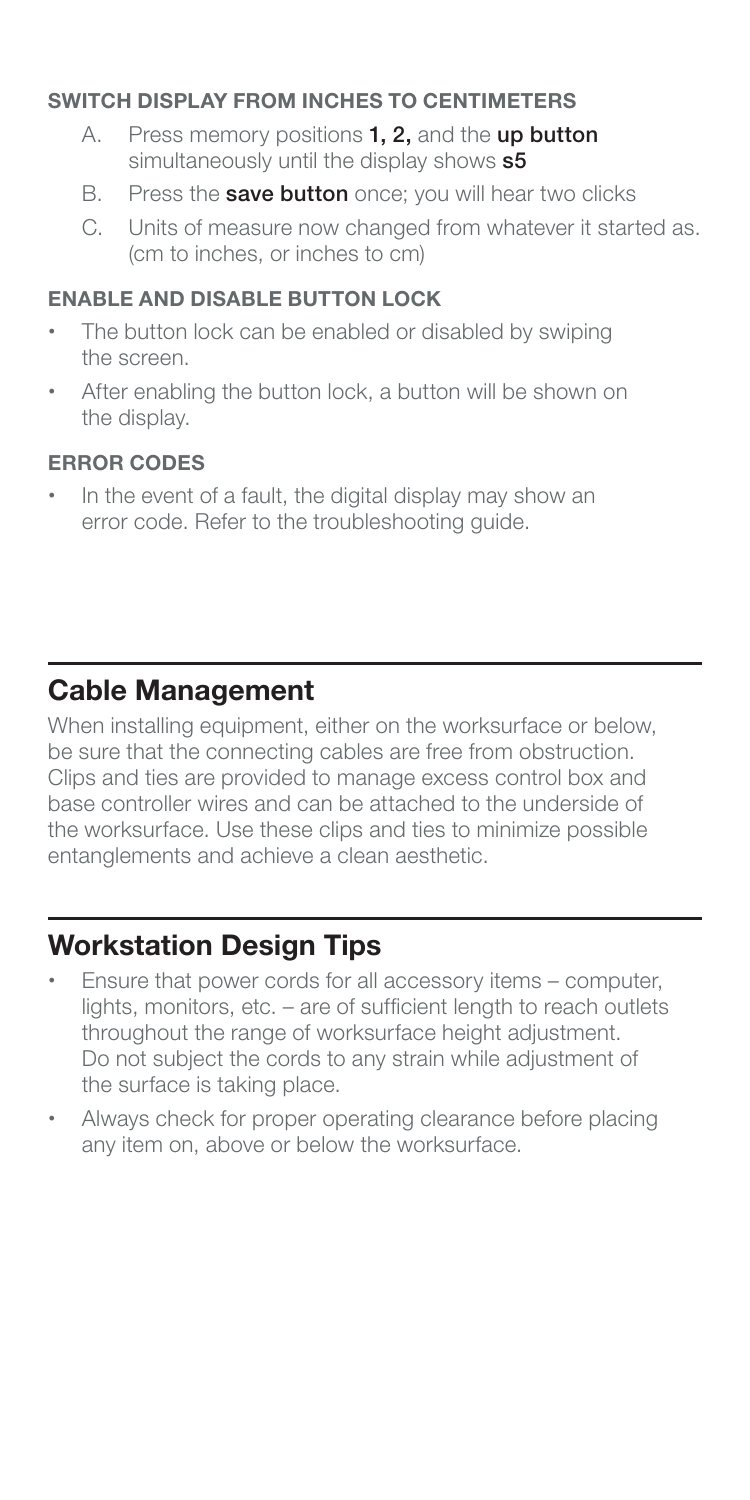### Maintenance and Cleaning

Regularly clean dust and dirt from lifting columns. To ensure all surfaces are thoroughly cleaned, make sure the lifting columns are fully extended to their maximum height. Also, be sure to inspect cables and lifting columns for damage. Check all connections for both correct function and secure mounting.

**Caution:** A damp cloth is recommended. To protect the painted surfaces, use a cleanser that is not highly alkaline or acidic. A pH neutral product is ideal.

Note: Please do not move the desk without help. Refer to the guidelines at the end of the assembly instructions, or contact your facilities group for assistance.

## **Troubleshooting**

#### POWER-SAVING CONTROL BOX:

- The control box automatically powers down into 'standby' mode after 20 seconds of inactivity.
- During standby mode, the control box only consumes 0.1 watt of power.
- With the control box in standby mode, the desk can lose power without affecting the synchronization of the lifting columns. However, a power loss still allows the control box to power down and 'soft reset.' (see below)

### CONTROL BOX SOFT RESET:

- Unplugging the control box from the power source, and then plugging it back in, interrupts power to the processor inside the control box. This power interruption causes the processor to reset.
- If the desk experiences an unexplained freeze or erratic performance, unplug the control box from the power source to cut power to the processor, and reset its routine. Wait a minimum of 5 seconds, and then re-connect the power.
- If this does not restore normal performance, additional troubleshooting steps are required.

#### CONTROL BOX RE-INITIALIZATION:

- In the event that a soft reset does not restore normal operation, a 'hard reset' may be required.
- Currently, it is necessary to use a digital / preset controller to perform this operation.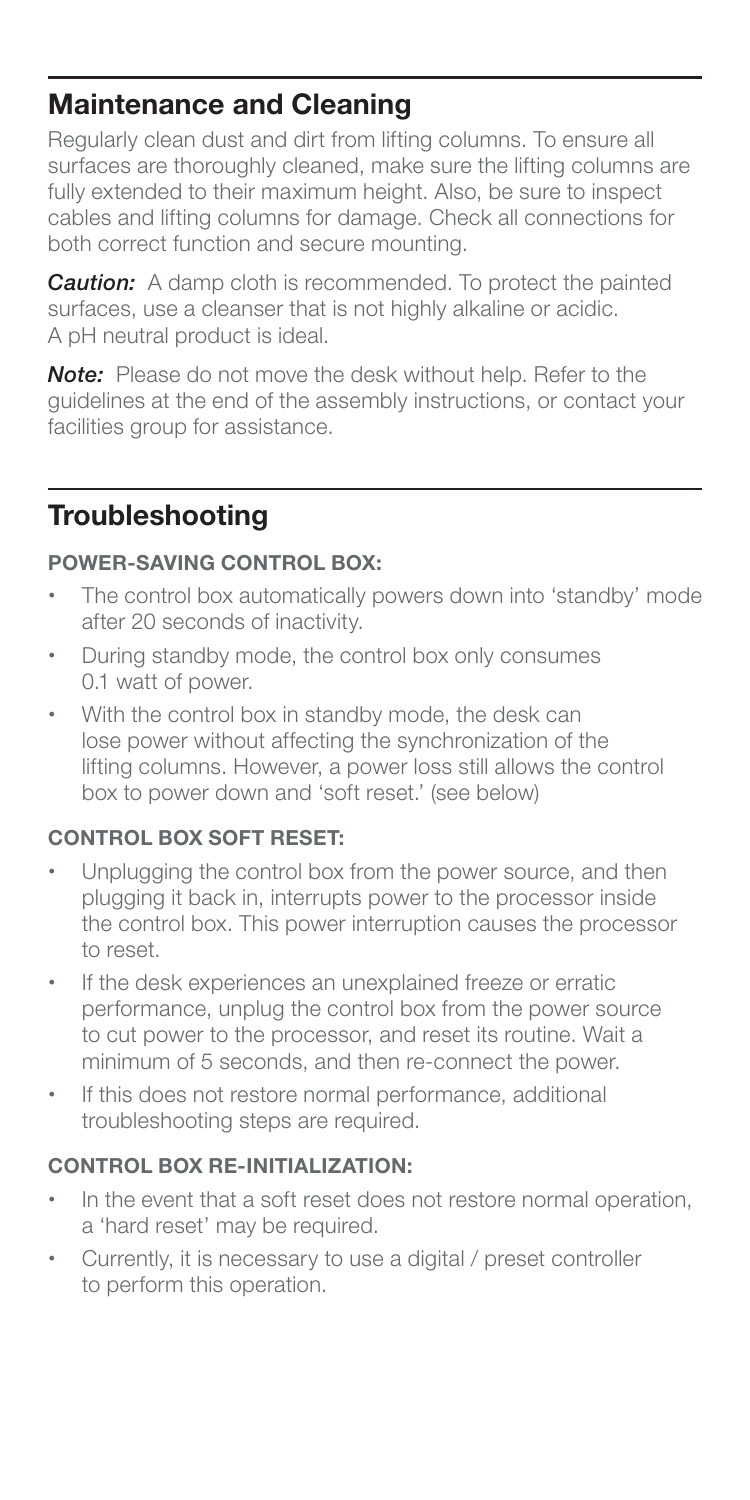- To reset the control box to its factory settings:
	- A. Press memory positions **1, 2,** and the up button simultaneously for 10 seconds
	- B. Display shows **s7**
	- C. Press and hold the up button until the display reads s0
	- D. Press s; the unit is reset to factory settings

### SYNCHRONIZING / INITIALIZING LIFTING COLUMNS:

- Operate the desk all the way down to the lowest position, and release the **down** button.
- Press the **down** button again, and hold.
- After a few seconds, the desk will visibly move up and down, settling to its correct 'bottom' position.
- The lifting columns are now synchronized via the software in the control box.
- Operate the desk all the way up and down to confirm proper function.

### TESTING INDIVIDUAL LIFTING COLUMNS:

- The control box is coded to operate only when all lifting columns are properly connected. It is not possible to operate lifting columns individually for troubleshooting purposes.
- To properly identify faulty lifting columns, refer to step D of the troubleshooting steps.

**Note:** Contact your Steelcase dealer for troubleshooting assistance.